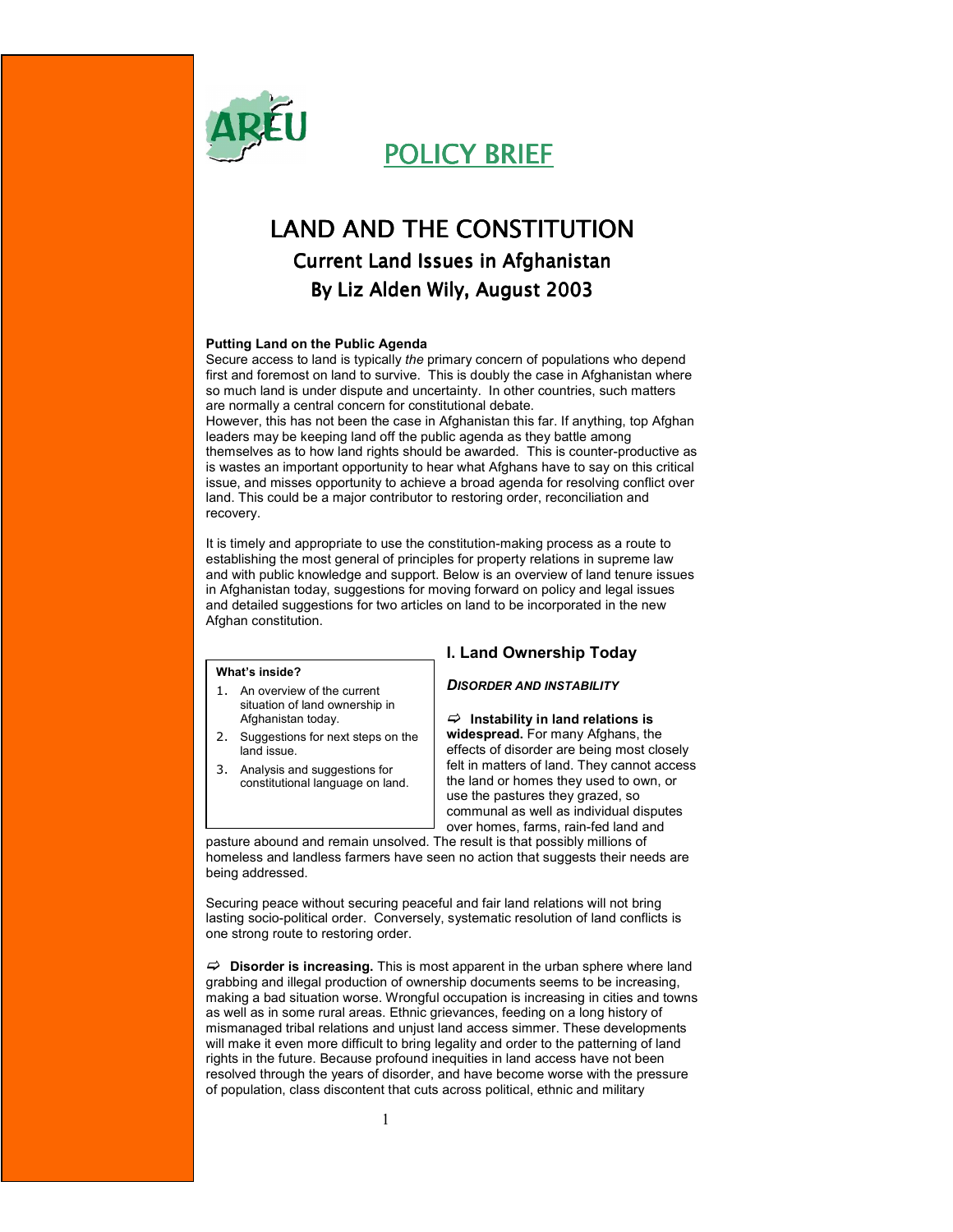alliances will continue to fester.

 $\Rightarrow$  Rule of law is minimal. The land law needs modernising, but more crucially, there is little adherence to the civil and religious law that does exist. The legitimacy of "legal" documents and the integrity of the courts as actors in both land administration and land dispute resolution are questionable.

# WEAK LAND LAW AND DISPUTE MECHANISMS

 $\Rightarrow$  Inadequate legal and procedural guidance. Despite the fact that a significant proportion of court cases revolve around land disputes, judges lack the level of legal guidance needed to deal with current complexities. Court procedures are out-dated and do not provide the transparency, the thoroughness of process or the public accountability required for justice to be done. There is little public confidence that courts are or will be able to deliver justice and are able to resist corruption. The handling of cases is unduly slow and access to the court system is largely limited to those with means. Many of the documents on which courts adjudge rightful ownership are either missing, never existed or have been corrupted to a level that makes it difficult to sort out rightful owners. While reform of the judicial system is being tackled by the independent Judicial Reform Commission, reform of land law is not.

 $\Rightarrow$  A problematic Land Disputes Court system- The creation of a new Land Disputes Court was a good idea but has had limited success and lacks public credibility. There are constitutional concerns around the fact that there are no provisions for a realistic recourse to appeal. The court has not been provided with proper operational guidance, consistency in rulings is incidental and public access to the reasoning of rulings is limited. The court has also not been given the logistical and technical support required to make significant inroads into the abundance of disputes, or to operate outside Kabul. The focus of the court's attention to date has been on the claims of wealthy returnees or disputants.

 $\Rightarrow$  Reconciliation and compromise vs. lawsuits. Many disputes will not be satisfactorily removed through the winner-loser approach of the court medium. This is especially so where there are overlapping claimants to the same land, all of whom hold some historical or other legitimate claims. Communal cases involving groups of people fall especially into this area. Restoring land to those who held the land in April 1978 in accordance with the law may only serve to add another layer of perceived injustice to those who have used the disturbances to retrieve lands they consider customarily or historically rightfully theirs. In such cases, public processes of reconciliation and compromise will be needed to remove the conflict once and for all, rather than suppress it for resurgence at a later date.

 $\Rightarrow$  Defining government land. Many disputes relate to government land because of massive encroachment since the 1980s and the habit of some leaders during the past two decades to claim already allocated land. The definition of "government land" is also unsatisfactory, despite important legal attempts to clarify it. During the 1960s and 1970s, in particular, government claimed a great deal of land that was more rightfully community owned property. Private land has also frequently been appropriated under dubious conditions. Distinctions between land that government holds in its own right as service provider, or in its capacity as land allocator, and land that is more appropriately owned by the nation and regulated by the state (public land), are also unclear. And public accountability mechanisms for these classes of land do not exist.

 $\Rightarrow$  The problem of pasture. Inter-community conflict over pasture has been promoted through inappropriate land granting policies over the last century. Government runs the risk of entrenching this through a top-down approach when a localised pasture-by-pasture approach will be required for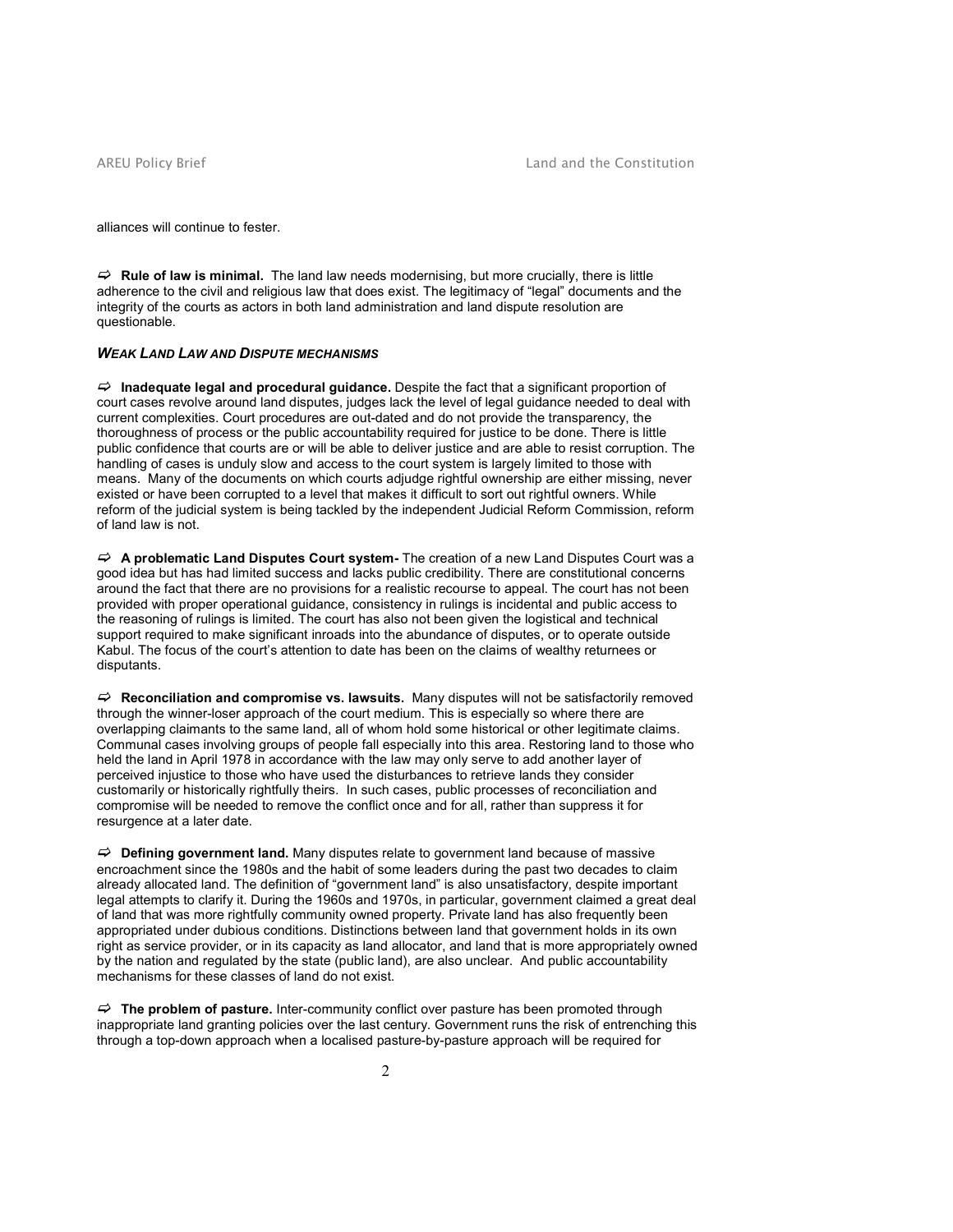#### AREU Policy Brief **Land and the Constitution**

#### lasting resolution.

 $\Rightarrow$  Confused land administration systems. The land administration system is currently unable to meet the requirements for efficiency, transparency and inclusiveness. There is no "Ministry of Lands" to lead, coordinate or monitor. Land administration functions are dispersed among ministries and municipalities. Certain key functions that should be in the hands of publicly accountable administrators are in fact undertaken by the courts (e.g., the issuance of title deeds and transfer documents). This prevents courts from acting neutrally where court-based documents are the source of dispute, a very common occurrence.

An efficient, accessible (to the majority) and incorruptible system for managing land ownership does not exist. There are multiple routes for evidencing ownership each with its own limitations in terms of coverage, the extent to which the records are up-to-date, the accessibility of the method to the majority of Afghans, the integrity of the records and their utility as descriptions of owners and estates. The records that are supposed to be most reliable - title deeds and related documents issued by judges – have been acquired mainly by the wealthy, who are able to afford the fees and have also been most vulnerable to wrongful issue or duplication. Although out-of-date, books of ownership and taxation compiled for rural areas in the 1970s provide a relatively reliable basis upon which currentday re-registration of owners could be undertaken, using local and public adjudication techniques.

# SEEKING PEACE ON THE PASTURES

Decades of inappropriate policies have brought widespread conflict over pasture to the forefront of rural disputes. Contestation focuses on inter-community, settled-pastoral and government-people disputes.

#### Basic Considerations for Moving Forward

- $\dot{\mathbf{x}}$  Get pasture relations right. Livestock development is one cornerstone of the economy. Recognising nomadic systems of land use as an ideal use of fragile, high, dry lands is important.
- $\dot{\mathbf{r}}$  Identify pasture on a local basis. At the same time, caution must be taken to avoid wholesale definition of dry lands as pasture through national dictate where sound arable potential exists. This is especially important given the local context of acute shortage of farmland. In addition, most pastures have multiple uses and functions that need to be taken into account.
- $\dot{\mathbf{r}}$  Clarify ownership of pasture. Defining all pasture as belonging to the state is unhelpful when a main source of conflict is the longstanding failure to recognise local ownership of community-adjacent pastures.
- Develop local-level management systems. Environmental and tenurial crises on the pasture point to the need for concrete management regimes. These will only be effective and lasting if they are locally based.
- $\star$  Manage access rights. The critical element of pasture management is the definition, ordering and monitoring of access rights and the management of conflicts arising from competing access interests.
- $\mathbf{\hat{x}}$  Adopt a localised approach. Solving problems through new law or enforcement will make little difference and could exacerbate problems through over-generalisation. Bringing pasture interest groups together on the ground and helping them to agree on the use of specific pasture lands will help resolve disputes. Properly facilitated, this process will enable them to agree on where private and public pasture begins, where rain-fed farming may and may not take place and to distinguish between pasture-focused problems and those that relate to the money-lending and land acquisition of non-residents. In this way, interest groups can agree on compromises and rules and potentially establish a joint committee to regulate users.

Formatted: Indent: Before: 0", Bulleted + Level: 1 + Aligned at: 0.25" + Tab after: 0.5" + Indent at: 0.5", Tabs: 0.25", List tab + Not at 0.5"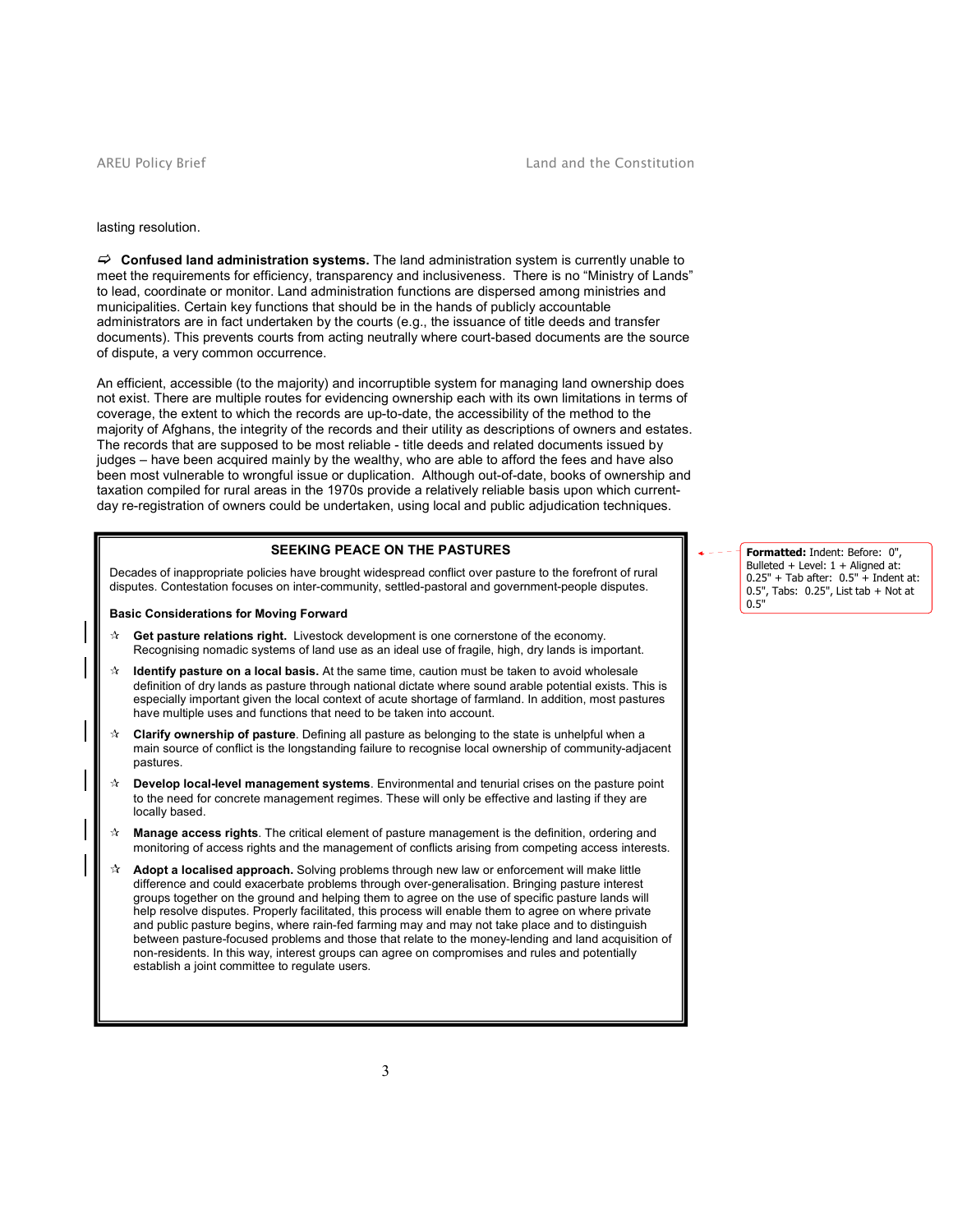#### Written evidence of land ownership

- 1. Customary documentation;
- 2. Record of the cadastre;
- 3. Compiled area books of ownership & taxation;
- 4. Taxation records & receipts; and
- 5. Court issued title deeds.

# WEAK POLICY DEVELOPMENT

 $\Rightarrow$  A low profile on land matters. The Karzai Administration has expressed deep concern about disorder in land relations, but it has not yet determined how to constructively move forward. The international community has, until recently, shied away from the complexities and failed to assist the

Administration to deal with the fact that factionalism of the past and present is often driven by territorial grievances. There is also weak acknowledgement that the agricultural economy cannot be modernised without modernisation of land labour relations.

 $\Rightarrow$  No land policy. Thus far, only an uncertain and incomplete vision of the way forward exists. There is not yet consensus among leading policy makers on land policy and the formulation of a concrete set of principles as to how to secure order and justice in land relations has not yet been undertaken.

 $\Rightarrow$  No concrete plan. There is no overall developmental plan of action for land in the National Development Framework (NDF). What does exist reflects a vague idea that a new land titling regime will solve the problem, despite the fact that recording land titles and other technical issues are not those driving tenure insecurity and are not the most critical issues. Any public (or foreign) investment into the development of new titling systems needs to be founded on a new and publicly acceptable order of land rights on the one hand, and resolution of persistent overlapping land rights on the other.

 $\Rightarrow$  No judicial plan of action. Beyond the problematic establishment of a land court in Kabul, there is no judicial plan of action to systematically restore wrongfully occupied property or to set up an improved regime for handling land disputes.

 $\Rightarrow$  No institutional focus. There is no mandated institution to focus planning and action.

# Some of the issues that need public

- debate …
- ♦ Whether land should be restored to 1978 owners/descendants and if so on what basis?
- ♦ How to ensure a transparent, accessible and sustainable land ownership administration system?
- How to resolve routine land disputes in a lasting manner? What procedures are needed?
- ♦ How can the State increase access to land for the majority poor (for production and housing)?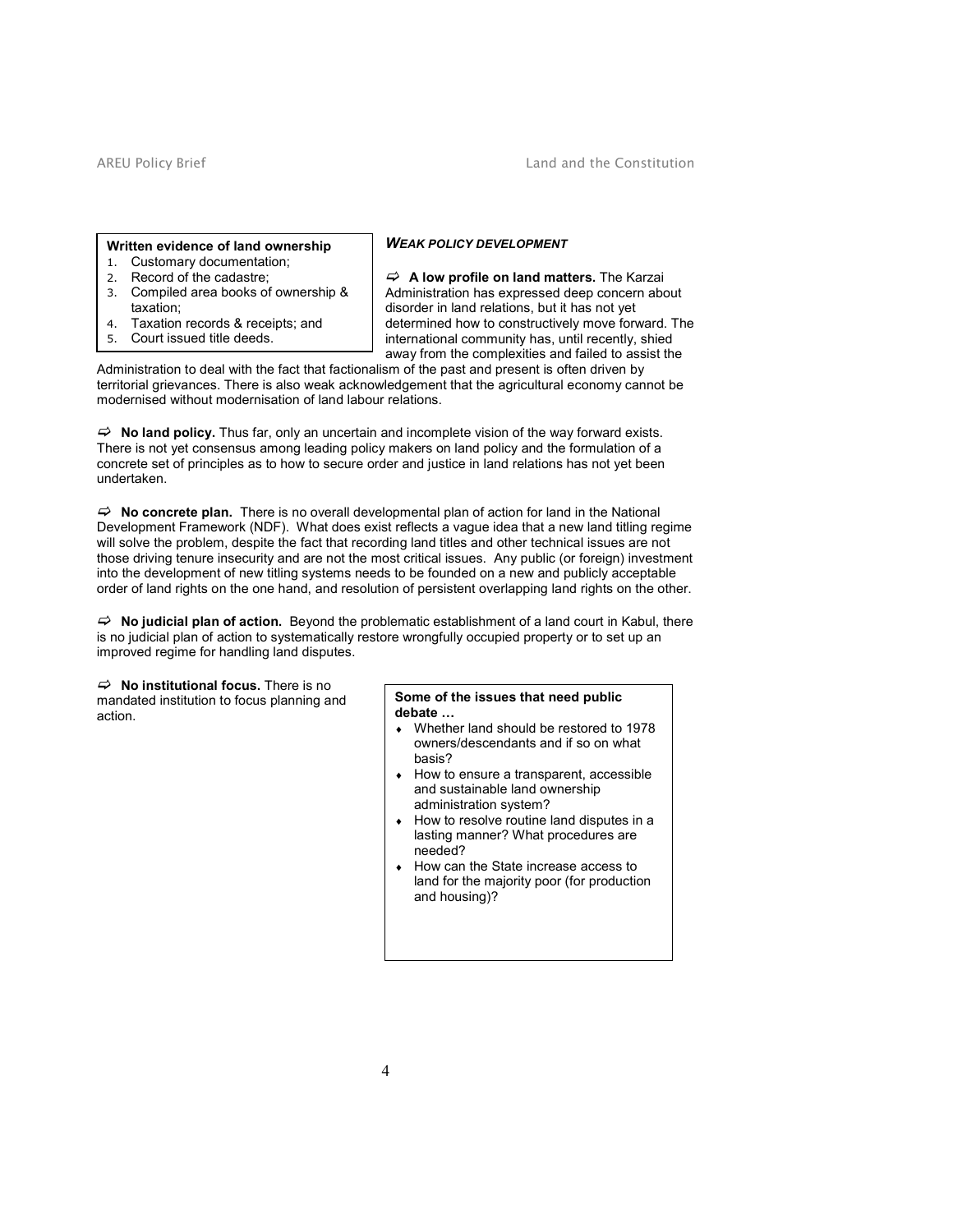# II. Suggestions for Moving Forward

# Put land ownership issues on the public, planning and action agendas

- > Make land a constitutional matter. Go beyond the 1964 Constitution platitudes with precise statements of principles and process, written in such a way that a new administration is legally and publicly bound to take action to meet constitutional objectives.
- $\triangleright$  Develop a provisional plan of action for implementation and funding to help get priority actions underway.

#### Commit to a community-based land strategy from the outset

> Adopting a localised, incremental and "learning by doing" approach to new land relations and their management will be developmentally more sound than top-down approaches. This approach will also help bypass corrupt actors, the current absence of rule of law in some areas and the paralysis dogging consensus and action at the national level. Community-based approaches will increase the involvement of those with the greatest stakes in the issues: landholders and the land-dependent. It will also increase the opportunity to focus on the interests of the majority poor (urban and rural).

#### Work at the district level

> In practice, a community-based approach means working at the district level and below. This allows the provinces and central government to operate as facilitators, coordinators and monitors.

#### Use developments at the centre to promote local level change

> Given the current policy vacuum, action and funding, a certain amount of starter policy development will be needed to catalyse and support change (see below).

#### Create an institutional focus

> Form a unit within government with responsibility to mobilise policy and legal development, support institutional development and in particular, action at the local level. Local-level action should be undertaken in a focused manner, beginning in a selected number of pilot urban and rural districts, and gradually expanding. It may be useful to work closely with the Provincial Reconstruction Teams (PRTs) and Disarmament, Demobilisation and Reintegration (DDR) focal points on such projects reinforce change.

#### Commence policy and legal development on land matters

> Under the aegis of the above unit, or perhaps as a preliminary step, form a Task Force on Land Tenure to draft a framework programme of action. This should include plans for developing an evolutionary national land policy, a new, comprehensive land law and new institutional regimes for land administration, which take into account differing rural and urban requirements. These development of these policies should be informed by participatory processes that ultimately involve all 355 district communities. The evolution of these systems should be structured to allow for "learning by doing" through such activities as those listed below.

# Investigate urban property issues

> Immediately conduct a high profile investigation of urban property issues and markets. This should be done through a public and community-based approach, working urban district by urban district, especially in Kabul. The land ownership situation, problems, systems and blockages relating to recordation, failures in the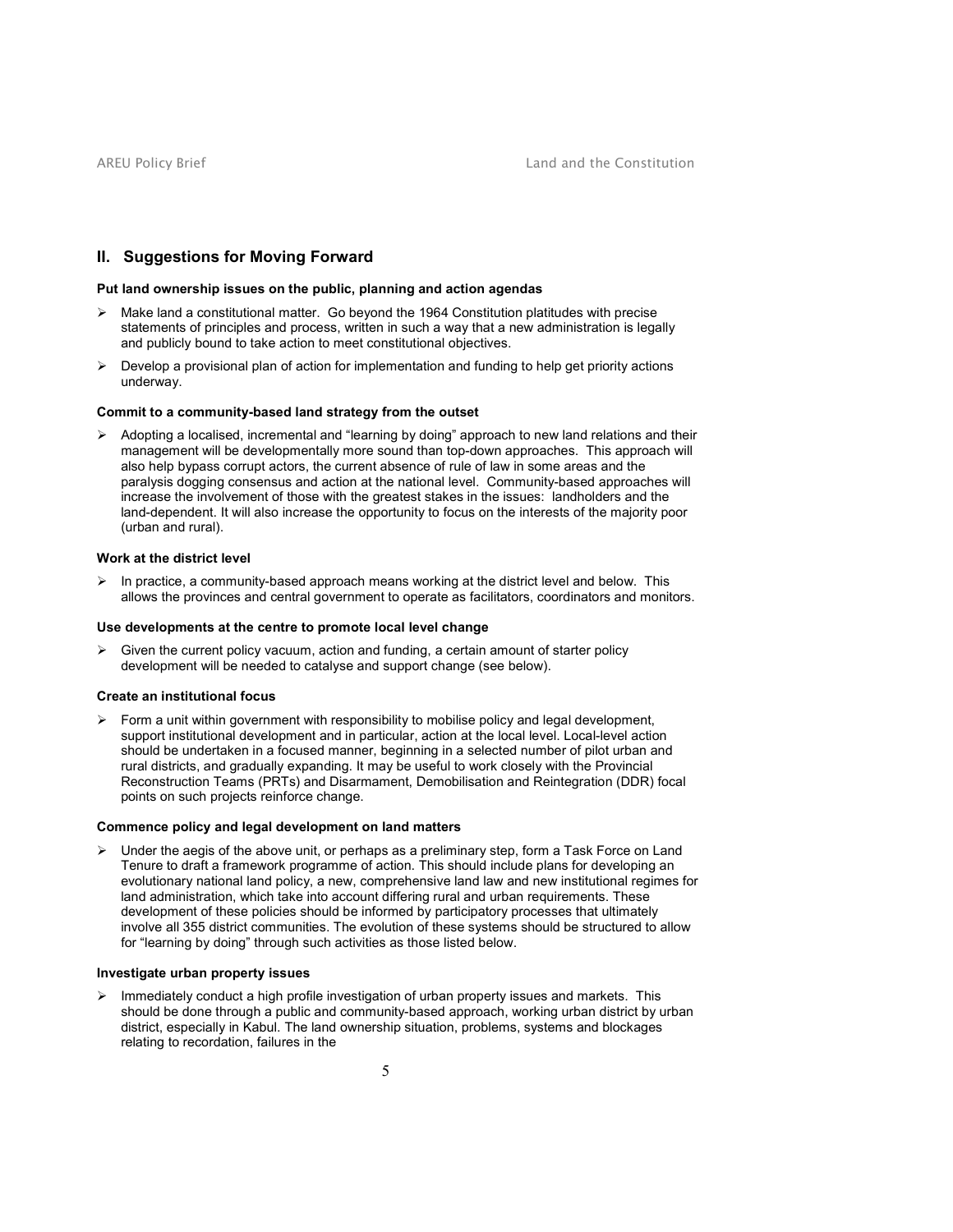system and openings for corruption should all be identified and publicly reported. A principle aim should be to put in place a new design for land administration and regulation that has the potential to be decentralised to the urban district level.

#### Get to grips with resolving land conflicts

- $\triangleright$  Develop a clear code of legal principles and procedures for dealing with land disputes which can be used by both the formal courts and by alternative dispute resolution bodies (see below).
- > Consider abandoning the Land Disputes Court approach and build up existing district and provincial civil court capacity to deal with land disputes rigorously, fairly and transparently. Put in place new public accountability measures (reporting publicly on cases and how decisions are made, enabling public inspection of findings, etc.) and commence training.

#### Launch reconciliation bodies at district level

> More immediately, promote alternative dispute resolution by creating district-level land reconciliation bodies to deal with communal disputes. This should build on the idea of creating community elected "peacekeeping jirgas" as tentatively proposed by the Judicial Reform Commission. These bodies will need substantial technical, logistical and monitoring support.

#### Tackle the pasture issue

- > Ensure that a new law recognises both common property pastures (private pasture) and public land pastures.
- $\blacktriangleright$  Adopt a local area-based approach to resolving access problems; involve local and seasonal users in mediation/compromise sessions designed to draw up and agree upon rules for usage and access (see Box X).

# Pilot land registration techniques

 $\blacktriangleright$  Begin an immediate exploratory registration of owners in five urban districts and five rural districts. Adopt different techniques for re-registering all current owners, testing different sources of ownership information. Register land through on-site public adjudication processes.

#### Target the poor (homeless and landless)

- Take a clear position on whether or not the government of Afghanistan will adopt pro-poor strategies. If so, identify and test strategies to relieve homelessness and unstable land access, and improve poor labour returns in the agricultural sector. This will include revisiting strategies that were adopted in the past, noting the causes for their abandonment, and reshaping these to modern conditions. Given the difficulty of enforcing such policies, adoption of persuasive and incentive-based measures is likely to be more productive.

# Possible Pro-Poor Tenure Actions

 $\mathbf{\hat{x}}$  Use property tax to discourage worsening inequities in land ownership:

- Adopt a rigorously progressive regime in accordance with total land size;
- Place additional high levies on property that lies unused or undeveloped; and
- Place additional high levies on owners who are absentee landlords.
- $\mathbf{\hat{x}}$  Establish a ceiling above which owners may sell excess lands to the state for attractive prices;
- **A** Establish a land fund that may be used by government to acquire such private properties for redistribution to landless farmer applicants;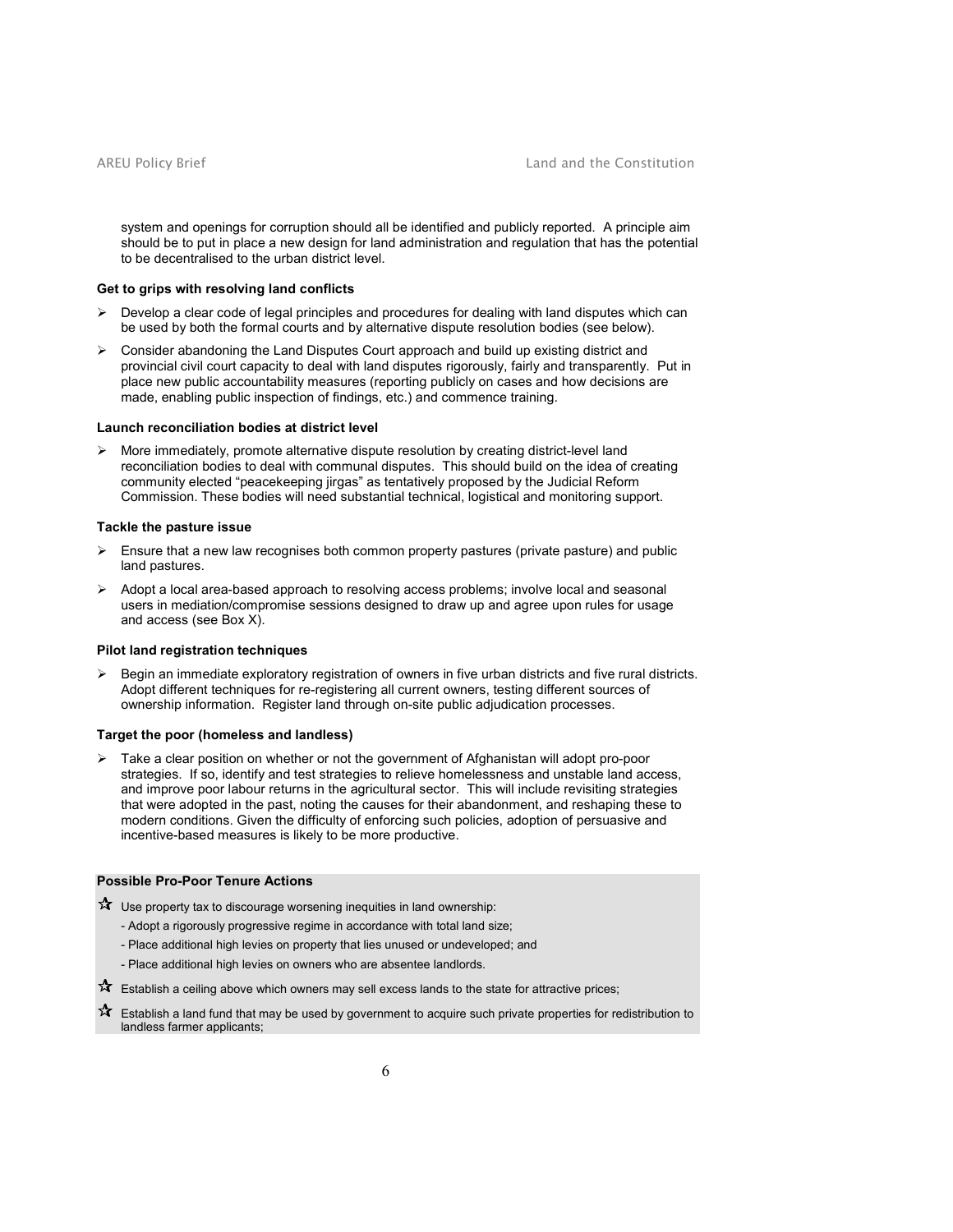# AREU Policy Brief **Land and the Constitution**

- Reconsider introduction of land ceilings for certain classes of land and compulsory acquisition by the state for redistribution;
- $\mathbf{\hat{x}}$  Invest seriously in rehabilitation of damaged settlement and irrigation schemes and open new areas for allocation to landless farmers;
- $\mathbf{\hat{x}}$  Encourage and consider enforcement of restoration of community commons where these have been privatised to enable landless farmers to establish/increase livestock farming;
- $\mathbf{\hat{x}}$  Provide no-interest loans for rural and urban house construction for homeless;
- $\mathbf{\hat{x}}$  Give priority in urban areas to low cost housing developments and leave middle-income developments to the private sector;
- Design, test and disseminate a farm labour code that establishes fair returns for farm workers, sharecropping and tenancy agreements. Reduce taxes for those landowners whose employees certify they have followed the code the previous year;
- $\mathbf{\hat{x}}$  Establish an official position that opposes high rates of dowry payment (one cause of indebtedness and land loss) and conduct advocacy campaigns on this issue;
- $\mathbf{\hat{x}}$  Establish and publicise a code for land pawning that limits repayment through crop shares that exceed the value of the original loan beyond an established percentage. Campaign for all land mortgaging and pawning agreements to be registered with district offices. Provide mediation services to help limit foreclosure; and
- $\mathbf{\hat{x}}$  Make micro-credit widely available in the rural sector.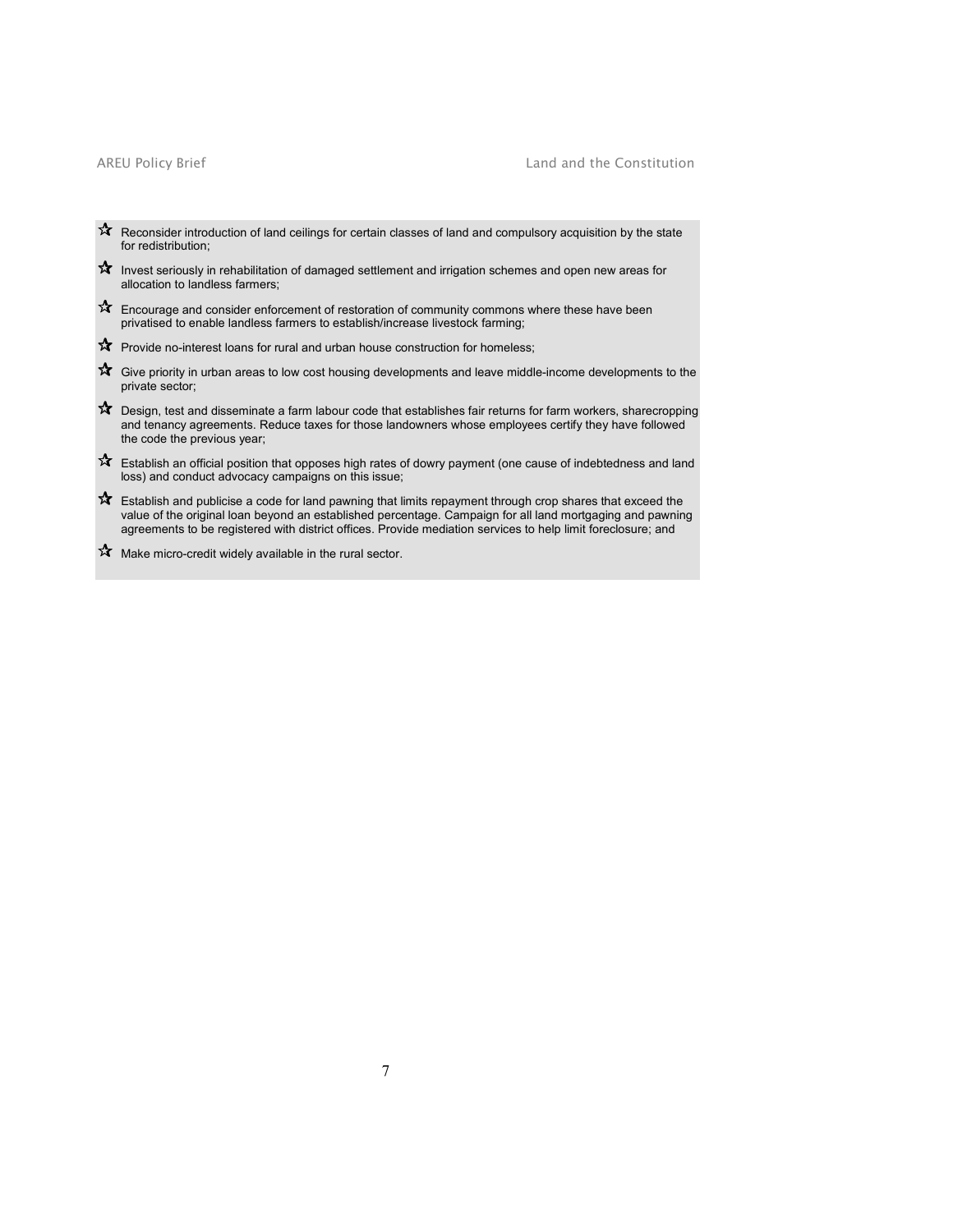# III. SUGGESTIONS FOR A CHAPTER ON LAND IN THE NEW CONSTITUTION

# Land Article 1

Background: The aim of Article 1 is to lay down a constitutional commitment that will be binding on new administrations to act to restore and improve land security. This requires the government to do more than pass new laws. It requires the formulation of a clear strategy (national land policy) and action programmes to implement policies.

Suggested constitutional content: Afghanistan is an agrarian state in which access to land is the cornerstone of society and the economy. Fair and secure access to land is essential to stability, justice and economic growth. In order to promote tenure security, the State will, within two years of this Constitution coming into effect, establish a national land policy, supporting legislation and action programmes designed to…

### Article 1.1 Informal land dispute resolution machinery

It necessary to begin by launching a process of reconciliation that deals with those communal land conflicts that are not typically resolved in a lasting way through the winner-loser approach of formal courts. Conflicts of this type include those among settled and nomadic people over pastures and disputes where one ethnic group has occupied land previously held by another ethnic group. The common characteristic of such disputes is that all parties involved believe their claim to be legitimate, either by history, custom or through grants of land made by previous administrations. There are also cases where administrations have granted the same land twice. Compromise, including agreement to compromise, may be the only way to remove the dispute altogether. The constitution should commit to this reconciliation process. To be effective this needs to operate at district level or below, although with provincial or national level supervision and support. Three to five people could be appointed and should receive training in conflict resolution techniques. All proceedings should be recorded and final agreements signed by all parties.

Suggested constitutional content: Restore stability to land ownership, through a programme of land conflict reconciliation to be systematically implemented on a district-bydistrict basis by locally appointed bodies at a district level.

# Article 1.2 Support for the courts to tackle land disputes

The second sub-article refers to the fact that there is widespread loss of public confidence in the capacity and integrity of the courts. A Land Disputes Court currently exists but does not have the manpower or means to work beyond Kabul; questions have also been raised about the way it is making decisions. A post-constitution administration has two choices: to expand the dedicated land court to provinces and districts, or to improve the capacity of existing district and provincial courts to deal with land disputes. Both options require new legal guidance given to courts with stringent operating procedures that improve transparency. This sub-article seeks to make a constitutional commitment to this.

Suggested constitutional content: Improve the capacity of the courts to resolve formal land disputes in a timely, efficient and transparent manner through establishment of new substantive guidelines and operational procedures including transparency and public accountability measures and provision of manpower and operational support.

# Article 1.3 New systems for land administration

Land administration functions are currently diffused among several ministries and certain functions are inappropriately undertaken by courts. This produces a conflict of interest where courts are also required to resolve disputes that arise from improperly prepared land ownership documents. This subarticle seeks to bind the state to developing a new, simpler and more localised system for land administration including the removal of all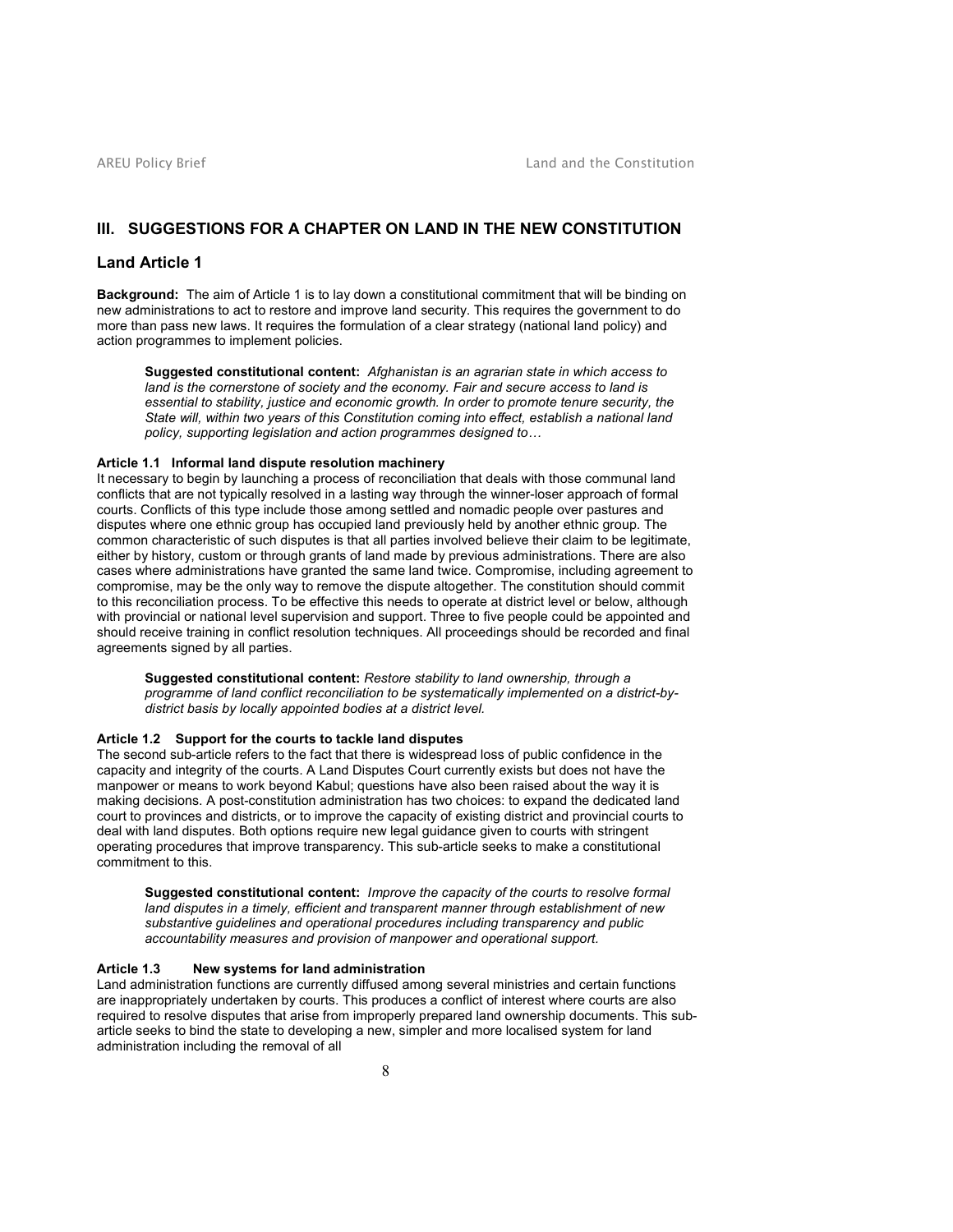administrative functions from the courts, allowing them to focus on their proper realm, the resolution of (land) disputes. Experience worldwide shows that the closer a land registry and administrator is located to landholders, the more people are able to use the system, the easier and cheaper it is to update change of ownership and the more chance the system has of being accountable to landholders (e.g. the register may be open for public inspection once a week, no changes may be made to the register without on-site checking of the change of ownership, very high penalties for officials found to have processed incorrect information, etc.).

Suggested constitutional content: Bring land administration functions, including the certification and registration of land ownership, under publicly accountable bodies at the district level, and establish a focal point at national level to provide technical support and monitoring.

# Article 1.4 New adjudication of ownership and system for safe record keeping

Five main sources of evidence of land ownership exist, each of which has shortfalls. The cadastral record is accurate only for the 1960s and covers only one quarter of landowners of that time. Tax receipts and records have wider coverage (but mainly only up to 1977) but they and the Books of Ownership and Taxation are based upon unsubstantiated self-reporting on land ownership. Court records are mainly applicable to wealthier land owners and increasingly show duplication of owners of the same parcels of land. It will ultimately be necessary to re-identify land owners. This will be most reliably carried out through on-site adjudication that involves obtaining fully consistent testimony from neighbours, elders and the public community as to the exact identity of owners and the precise boundaries of the land they own. An ample period for contrary claims to the land must be provided. Formal survey and mapping of parcels is highly expensive and time-consuming and will not be necessary in rural areas and where boundaries are well described and recorded.

Suggested constitutional content: Establish incorruptible means through which land ownership may be accurately and securely recorded and evidenced, and locate these systems at district level to facilitate client-accountability and sustainability.

# Article 1.5 Launch a special initiative to house the urban homeless

This relates to the need for the Afghan State to decide whether or not it plans to adopt pro-poor strategies. If so, then it should focus on the needs of the landless and homeless poor (who may together now constitute almost the majority). In the urban sphere, the state should require municipalities to focus on home provision for the destitute, landless, homeless and to back this up financially. Failure to meet the needs of this growing sector could provoke unrest as the poor observe the advantages being taken by wealthier classes.

Suggested constitutional content: Launch a special initiative to assist landless urban poor to secure permanent homes.

# Article 1.6 Actions to limit increase in rural landlessness

The ratio of available arable land to population is so poor that landlessness will remain a feature of the rural economy. What's needed is actions to limit its increase and turn the tide. This sub-article commits the State to act on this. Some such actions have been tried in the past. Others are new, most notably action to limit absentee landlordism in the subsistence sector. This does not affect commercial enterprises. Many thousands of farms are owned by residents of Kabul or other urban areas, and significant benefits are siphoned off by these owners in the form of crop-shares. This severely curtails the ability of farmers to survive and seriously inhibits growth. Enfranchisement of longstanding tenants should be encouraged, with schemes to enable sitting tenants to buy out absentee owners.

Suggested constitutional content: In order to help alleviate landlessness in the rural sector, invest significantly in new agricultural settlement developments targeted to landless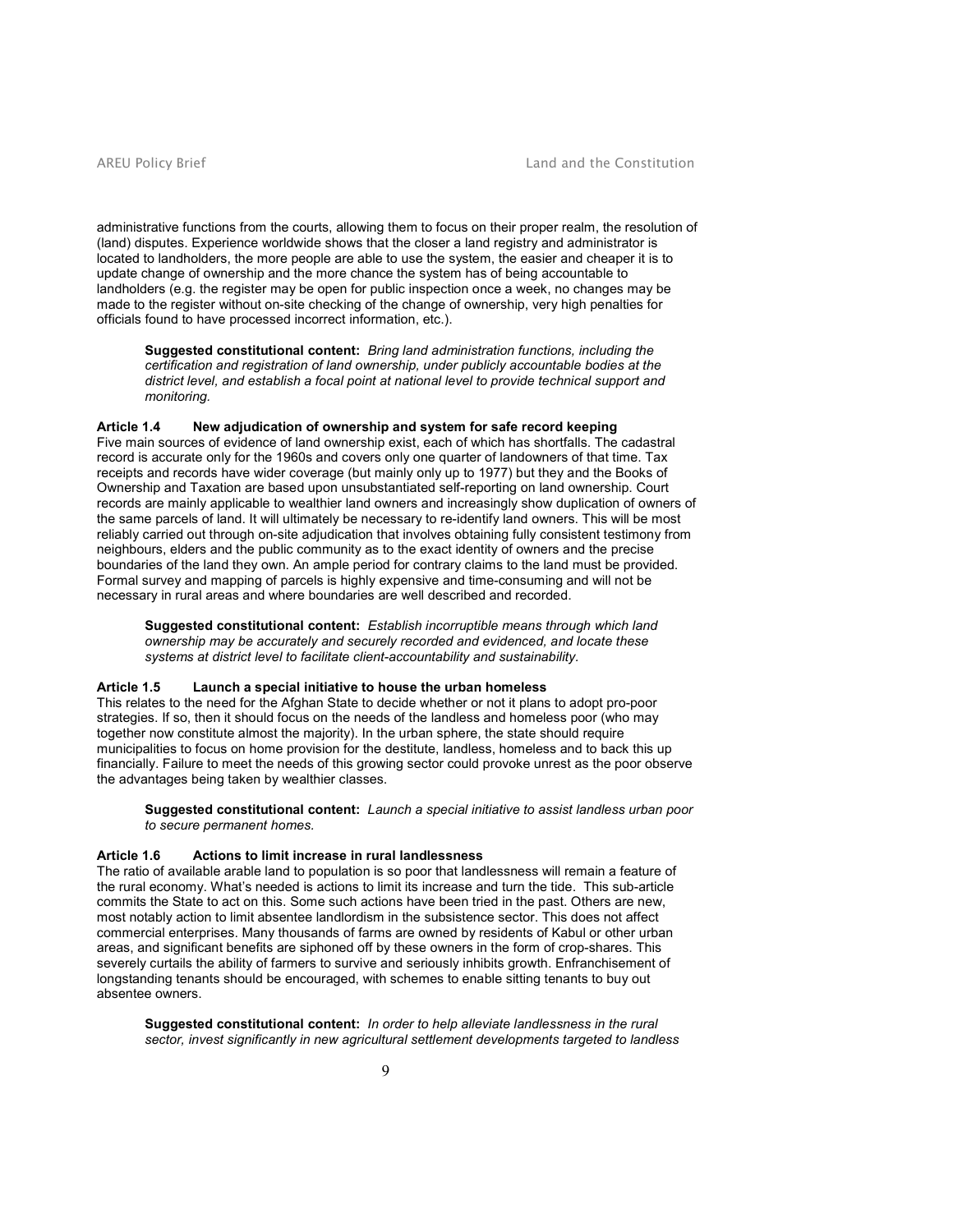farmers, establish a Land Fund to acquire private property for redistribution to landless, introduce rigorous progressive taxation on landholding to limit land hoarding, institute development conditions to prevent scarce land lying idle and limit absentee landlordism in the subsistence farming sector.

# Article 1.7 Improve the conditions and rights of farm workers

Afghanistan's farm economy depends heavily upon landless labour. In some districts, most farmers are landless workers, tenants or sharecroppers. Most workers are homeless as well as landless and they depend upon landowners for accommodation as well as work. Often the conditions are unstable and exploitative. Although exploitative relations are deeply entrenched, this critical sector needs reform and modernisation to ensure lasting productivity.

Landlessness often occurs when poor farmers pawn their land on inequitable terms that put their livelihood and landownership at unfair risk. This sub-article, therefore, also seeks to force the State to limit mortgaging or pawning of farms below a certain size and to regulate the conditions of repayment in crop-shares.

Suggested constitutional content: Develop and promote a code for the employment of farm workers, rent and sharecropping agreements and the conditions under which farms are mortgaged or pawned in order to enable farmers to receive a stable and fair return for their labour, to limit extortionate practices and to encourage accumulation in the farm labour sector.

### Article 1.8 Protect the land rights of women

This sub-article seeks to make real in practice the Shari'a principle that women have a right to a share of family land. This needs supreme law support given widespread customary failure to implement this principle.

Suggested constitutional content: Protect the inheritance rights of women, their right to acquire and hold land independently, and their right to an equitable share as family members where land is owned on a family basis.

# Article 1.9 Land ownership by individual, family and community

Although the holding of property on a family and community basis strongly exists customarily, this has not been fully carried over into state law provisions for the recording of owners. Usually one name is written on the title deed or in the Book of Ownership, and family members are forced to negotiate with the named owner as to their rightful share. Domestic land disputes abound. These may be reduced by providing a clear opportunity for family land to be registered as "family land" and/or for all shareholders in the land to be named in the register and on any resulting ownership document.

There is a similar need for much clearer provision for land held by village members in general or a group of people to be registered as such. With time, weaker members of the group tend otherwise to lose their rights in the land. Pastures are particularly affected by failure to register the land as jointly owned.

Suggested constitutional content: Provide for private property to be held in clear and certifiable ways on an individual, family and community basis.

# Article 1.10 Clarify the ownership of pastures

Overlapping customary and state-granted rights over the same pastures are a main source of dispute. Many settled communities believe past administrations have ignored their customary rights to pastureland and allocated these lands to others, thereby curtailing their own rights and the opportunity to use those lands periodically for rain-fed agriculture. Many nomads have come to depend heavily upon access to those allocated summer pastures. Often the real cause of inter-community conflict is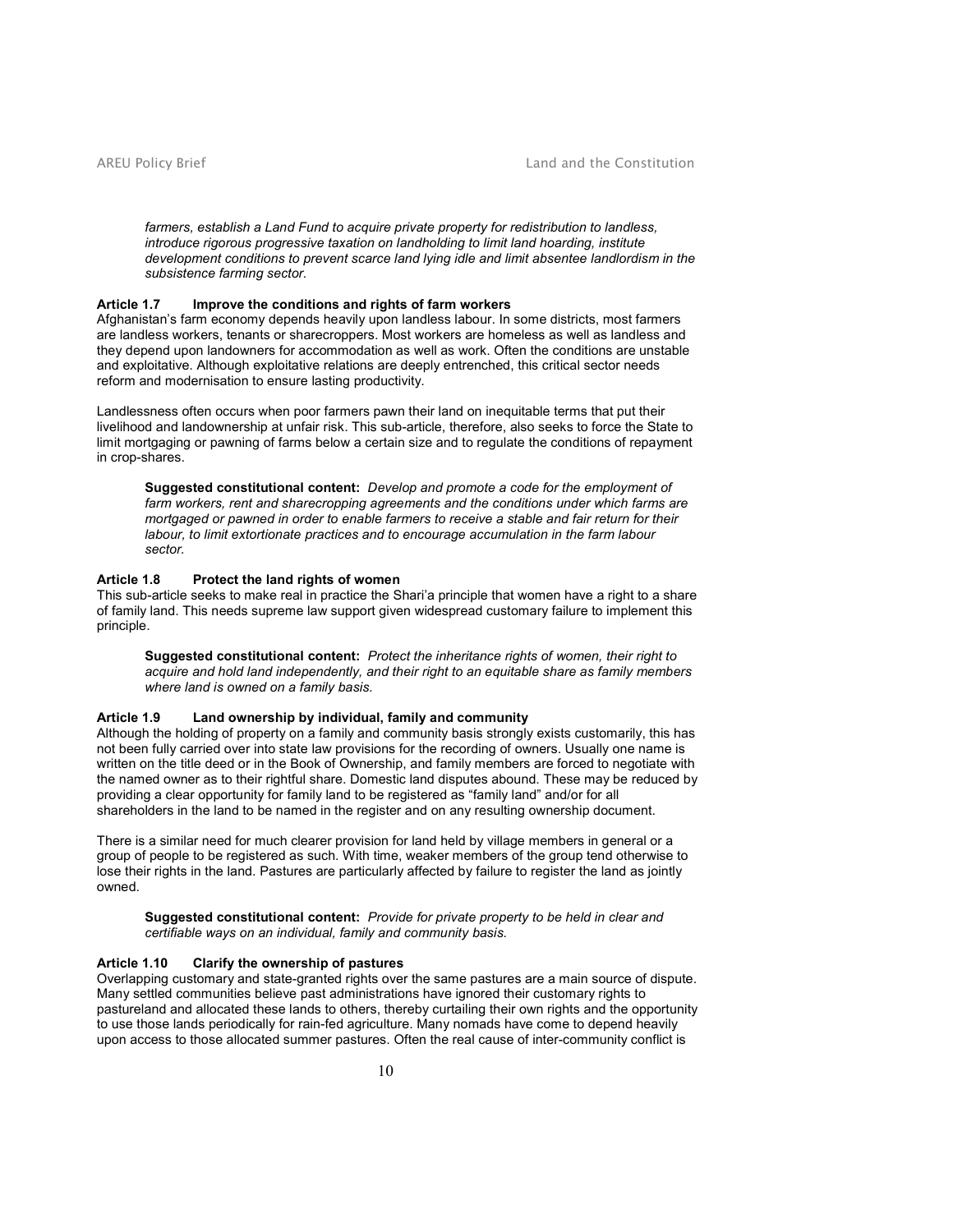not the pasture itself but local resentment that nomads have acquired farmland through trading and collecting debts and rendered original owners their tenants. Attempts to resolve the conflict on a national level or through simply enacting law are unlikely to prove lasting. Opportunities do exist however for resolving pasture conflicts on a local basis, valley by valley or manteqa by manteqa. Disputing groups of users may be brought together to lay out their grievances, determine on the ground exactly which pastures are locally owned and which are public pastures, and be assisted to reach compromises in each instance. For example, local pasture users may need to agree to limit further expansion of rain-fed agriculture whilst visiting users may need to agree to cease acquiring irrigated land in the area and to make existing irrigated lands they hold as absentee landlords available for sale. At the same time, simple joint management regimes for each individually named and described public pasture may be put in place, involving both local and visiting users.

Suggested constitutional content: Clarify the ownership of each and every pasture in the country through local consultative processes which include representation of all claimants and provide for negotiated agreements by the concerned parties, and which at the same time establish community based systems for managing the pasture and including regulation of its use

# Article 1.11 Market regulation

Suggested constitutional content: Regulate the market in land to limit speculation, land hoarding, and illegal, unfair and inflationary trading practices.

# Land Article 2 General Principles

This article builds upon the standard general property principles in the 1964 Constitution but refines these for more relevant and local effect. Most provisions are self-explanatory but some need comment. It is necessary for example, to emphasise that properties that have been acquired by illegal means cannot expect protection of the law. Given the importance of inheritance as the main means of land acquisition, and yet the changing conditions of modern life that may encourage people to sell off family property, there is a need to make consent obligatory where the property is the family home or family farm. This will also help reduce domestic land disputes. Given that many injustices have resulted from wealthier non-local people buying up local lands, there is a need to place a caveat upon the conventional constitutional commitment towards the freedom of settlement.

#### Suggested constitutional content

These basic principles in respect of real property apply:

- o Every person, male and female, has a right to equitable access to housing and land, to acquire and own property either individually or in association with others and to be afforded legal and administrative protection of those properties. The rights recognised and protected under this Article do not cover any property that has been unlawfully acquired.
- $\circ$  Every lawful property owner has the right to transfer, sell, gift or otherwise transact land, but where these properties are those upon which the family depends for its housing and livelihood, transfers cannot be made without the written or witnessed support of spouses and those who would in normal circumstances be inheritors of the property.
- $\circ$  Neither the State nor any of its organs or representatives may appropriate private property unless this is in the public interest and for a specific public purpose, and its implementation is based upon payment of compensation at current market values and put into effect only after reasonable notice including time within which the owner may have his or her objections heard and considered.